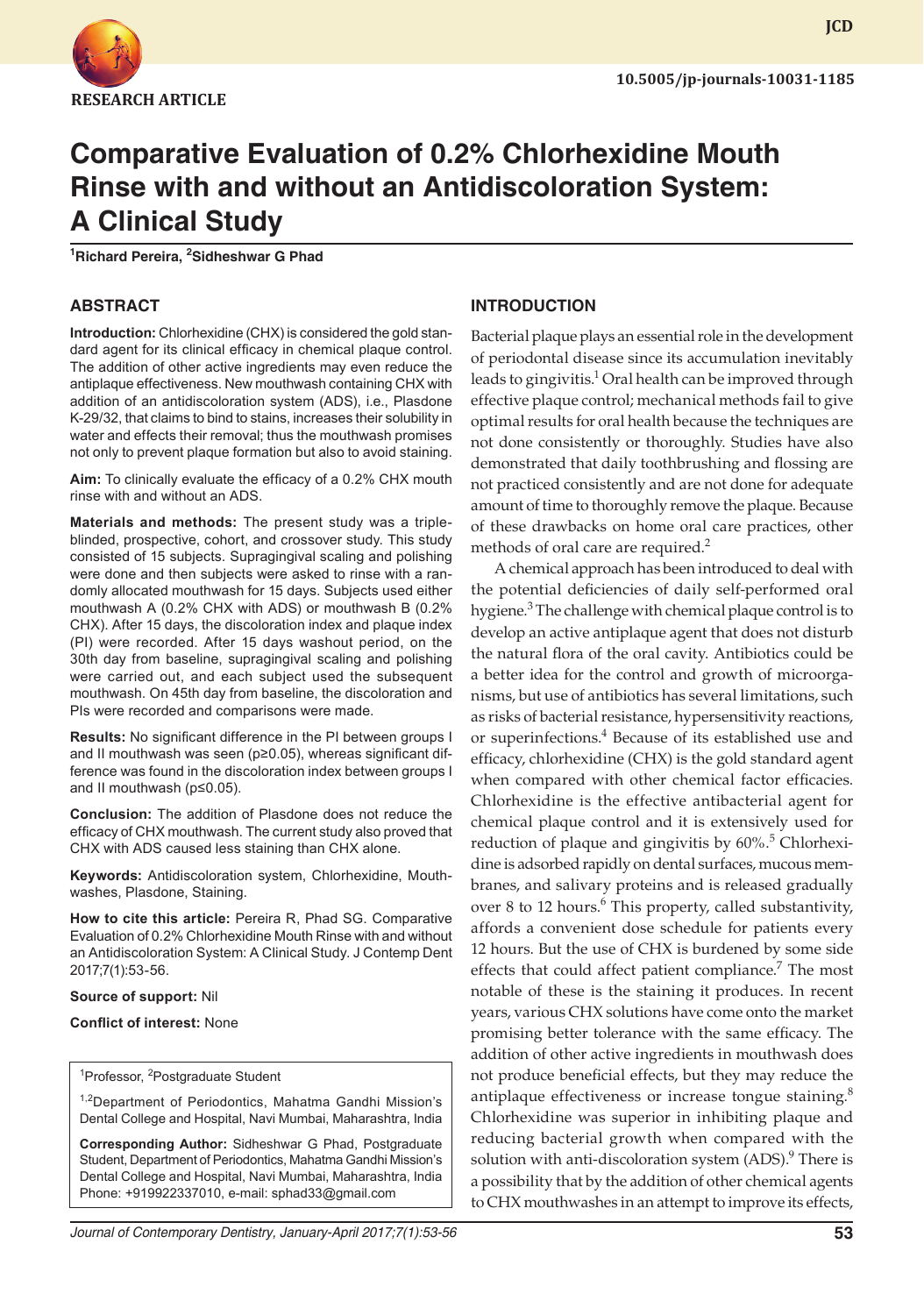it may result in the inactivation of the antiseptic property due to the high cationic value of its molecule.

A new mouthwash, which contains CHX and additionally an ADS), promises not only to prevent plaque formation but also to avoid staining.

### **MATERIALS AND METHODS**

Ethical clearance was obtained from the Institutional Ethical Committee of Mahatma Gandhi Mission's Dental College and Hospital. This study was conducted within the institute and restricted only to healthy dental cohorts. They enrolled after being explained about the purpose and about the products to be used in the study with possible side effects. Healthy dental student volunteers aged between 18 and 25 years consented to their participation in the study by a signed informed consent form and were enrolled for the study once they fulfilled the inclusion criteria.

The present study was a triple-blinded, prospective, cohort and crossover study. The study population consisted of 15 subjects. The subject's selection criteria included presence of minimum 20 natural scorable teeth of permanent dentition excluding third molars, systemically healthy individuals, presenting good level of oral hygiene evaluated based on a mean plaque index (PI) score  $< 1<sup>10</sup>$  and subjects who were willing to abstain from any other means of oral hygiene maintenance throughout the investigation period.

Subjects were excluded if showing any signs of plaque-induced gingival or periodontal disease, received any form of periodontal therapy, surgical or nonsurgical treatment within past 6 months, antibiotic and/or anti-inflammatory therapy within the past 3 months, orthodontic or prosthetic appliances, untreated grossly carious teeth, known history of systemic disease, and physically debilitated subjects. History of known allergies to constituents was found in the mouthwash assigned during the investigation.

### **Division of Groups**

*Mouthwash A*: Commercially available 0.2% CHX with Plasdone K-29/32 ADS

*Mouthwash B*: Commercially available 0.2% CHX mouthwash

# **Method of Blinding**

The mouthwashes were dispensed in identical radiopaque white bottles labeled as mouthwash A and mouthwash B.

At baseline, a detailed case history was recorded to include the subjects according to the inclusion criteria. Complete oral prophylaxis using hand and ultrasonic

scaler was done, following which each subject used a randomly assigned one of two mouthwashes (mouthwash A or B) for 15 days. Subjects were asked to follow the following instructions, which were explained to them verbally along with a written reminder, and use the assigned mouthwash to rinse the mouth vigorously with 10 mL solution twice daily for 1 minute using a stopwatch and then spit it out. Subjects were asked not to eat or drink for 30 minutes after mouth rinsing and maintain the rinsing records and record any unexpected occurrence in the diary provided.

At the second visit (15 days after baseline), discoloration and PIs were recorded. Complete oral prophylaxis using hand and ultrasonic scaler was done. Subjects were asked to resume their normal methods of oral hygiene maintenance. During the study period, modified Bass brushing technique was advised. Then 15 days washout period followed. At the third visit (30 days from baseline), complete oral prophylaxis was done. Subsequently, each subject used second mouthwash for 15 days. Same instructions were given to subjects during crossover period; subjects were recalled for fourth visit (45 days after baseline), discoloration and PIs were recorded. Complete oral prophylaxis using hand and ultrasonic scaler was done. Subjects were asked to resume their previous methods of oral hygiene practices.

### **Statistical Analysis**

The data were analyzed and presented using descriptive statistics. Paired t-test was used for the intergroup comparison between the groups; 5% level of significance was used for the analysis. The p-value <0.05 was treated as significant.

# **RESULTS**

All subjects completed the study. No subject reported any complication or unexpected complaints. When the groups were compared for efficacy using the PI, no significant difference was seen in the PI between groups I and II mouthwash (p-value for the t-test is >0.05).

Graph 1 shows  $PI^{10}$  over time. The two mouthwashes were equally effective in reducing plaque in the patient. No statistically significant differences were observed in plaque reduction ( $p = 0.1029$ ) between the two mouthwashes (Table 1). When the groups were compared using the discoloration index, both caused staining but the difference was significant in that mouthwash A caused lesser staining.

With mouthwash B, discoloration index $^{11}$  is much higher than with mouthwash A (Figs 1A and B). The values obtained are statistically significant ( $p \le 0.05$ ).

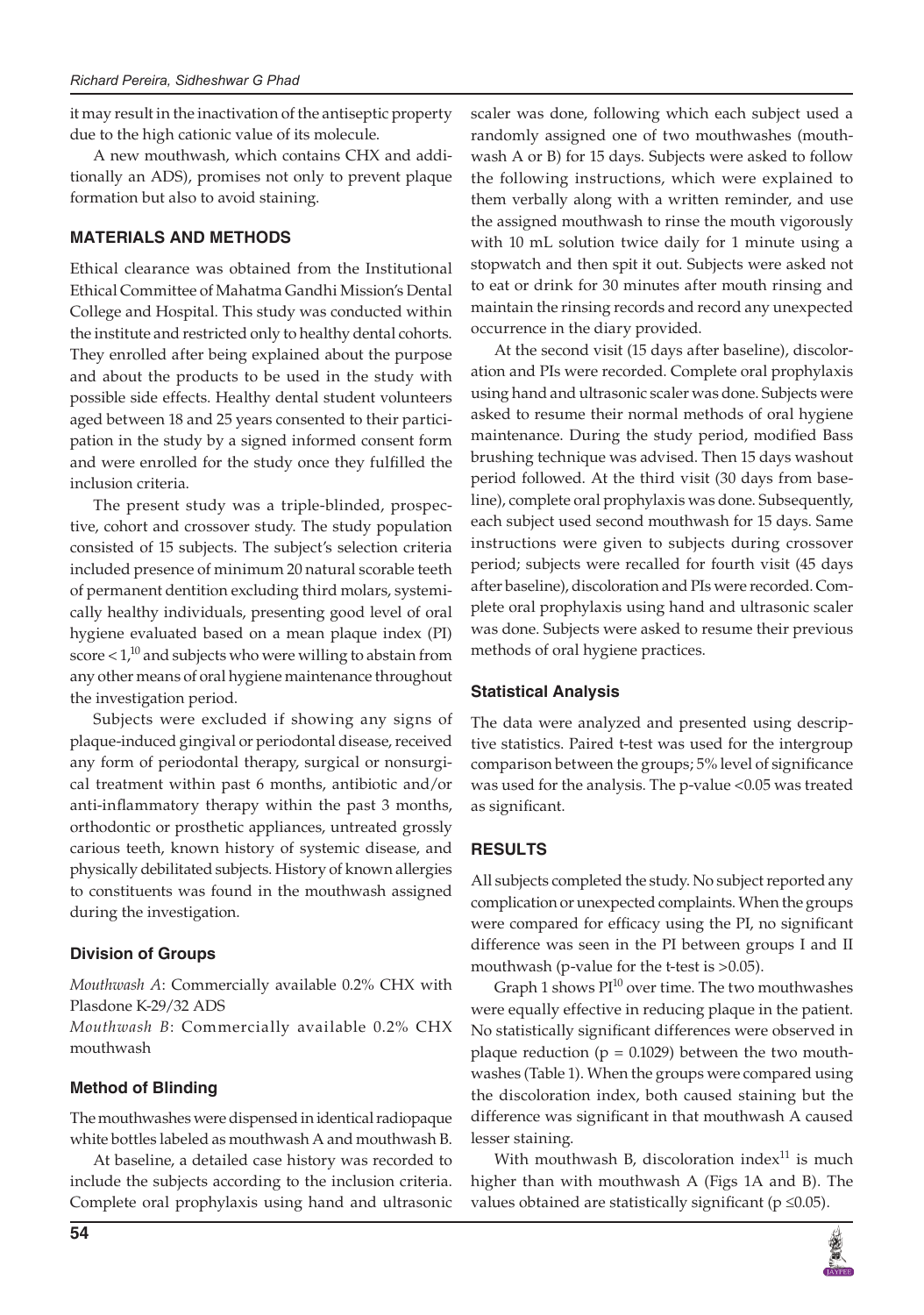

**Graph 1:** Discoloration index and PI over time

## **DISCUSSION**

Chlorhexidine is considered as a gold standard in chemical plaque control regimen, but has the noted side effect of causing discoloration over prolonged use. Recently, active ingredients are being added to the mouthwashes to improve their effectiveness. According to Bascones et al, $^8$  the addition of other active ingredients does not

produce beneficial effects, but may even reduce the antiplaque effectiveness or increase tongue staining. Li et al $11$  in their experimental gingivitis model concluded that though CHX with an ADS appeared to be effective in preventing staining of the teeth, the ability of a CHX mouthwash in preventing plaque accumulation and gingivitis was greatly hampered by the addition of ADS. In our clinical study, we evaluated the addition of an ADS Plasdone K-29/32 in CHX, with the main purpose of our study being to assess if adding such active ingredients like Plasdone K-29/32 to CHX altered its effectiveness.

For this purpose, we compared 0.2% CHX-containing mouthwash with and without addition of ADS. Plasdone K-29/32 is supposedly a water-soluble, high molecular weight homopolymer of vinylpyrrolidone that has been designed as an antidiscoloration agent meant as an additive in CHX to reduce discoloration. Plasdone K-29/32 acts by binding to stain-causing chemicals; increases in their solubility result in removal of stains. Plasdone is also nonoxidative as it is neither peroxide based nor a peroxide generator and is nonabrasive.

For study purpose, we designed triple-blinded, prospective, cohort, and crossover study. After analyzing the results obtained during our clinical study comparing

#### **Table 1:** Comparison of PI and discoloration index between the two groups

|                             | PI                     | Discoloration index |
|-----------------------------|------------------------|---------------------|
| Mean of differences         | $-0.0226$              | 0.1551              |
| SD of differences           | ±0.05016               | ±0.06327            |
| <b>SEM of differences</b>   | 0.01295                | 0.01634             |
| 95% confidence interval     | $-0.05038$ to 0.005177 | 0.12 to 0.1901      |
| Correlation coefficient (r) | $-0.3898$              | $-0.2167$           |
| $R^2$ (partial eta squared) | 0.1787                 | 0.8655              |
| p-value                     | 0.1029                 | < 0.0001            |
| t, df                       | $t = 1.745 df = 14$    | $t=9.492 df=14$     |
| Number of pairs             | 15                     | 15                  |
|                             | $\sim$                 |                     |

SD: Standard deviation; SEM: Standard error of mean



**Figs 1A and B:** (A) Discoloration due to mouthrinse A, 0.2% CHX with ADS; and (B) mouthrinse B, 0.2% CHX